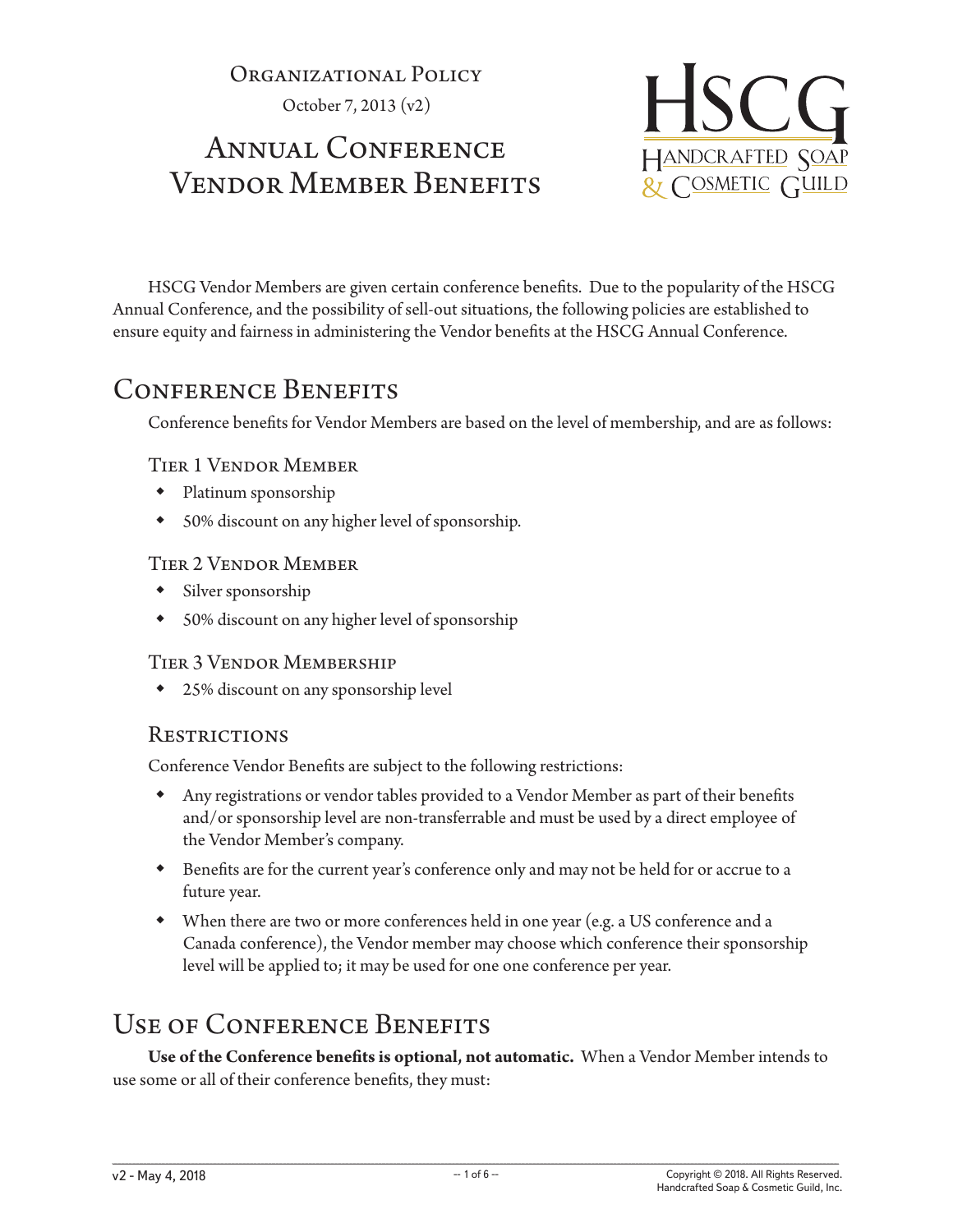1) Complete the "Intent to Use Conference Benefits" form for the approriate membership level. The forms are attached to this policy and are also available on the HSCG website. The form must be emailed, faxed or mailed to the HSCG office by the cutoff date.

Handcrafted Soap & Cosmetic Guild 184 Edie Ave, Suite A Saratoga Springs, NY 12866 Fax: (518) 306-6935 Email: conference@soapguild.org

2) Forms MUST be received by November 30th for the upcoming conference, and must specify exactly which benefits the Vendor Member intends to use.

#### Vendor Members Joining After November 30th

When a new Vendor Member joins the HSCG after the November 30th, they may be afforded additional time to apply for their conference benefits under the following conditions:

- 1) If the join date is between December 1st and February 28th, the Vendor shall have 14 days to turn in the "Intent to Use Conference Benefits Form".
- 2) If the join date is between March 1st and the Conference date, the Vendor must turn in the "Intent to Use Conference Benefits Form" within 48 hours of joining.

In either case, benefits shall be given on the basis of availability.

#### **INTENT**

It is the intent of the HSCG to fully accommodate the Vendor Members at the Conference. Every effort will be made to find space for both attendees and exhibitors. Vendors must note, however, that the closer to the date of the conference, the less likely it is that space will be available.

> Approved October 7, 2013 by the Board of Directors

History:

October 7, 2013 (v1) Original publication date

May 4, 2018 (v2) Updated to assign sponsorship and discount levels for all Vendor members, update address, revise forms and reformat.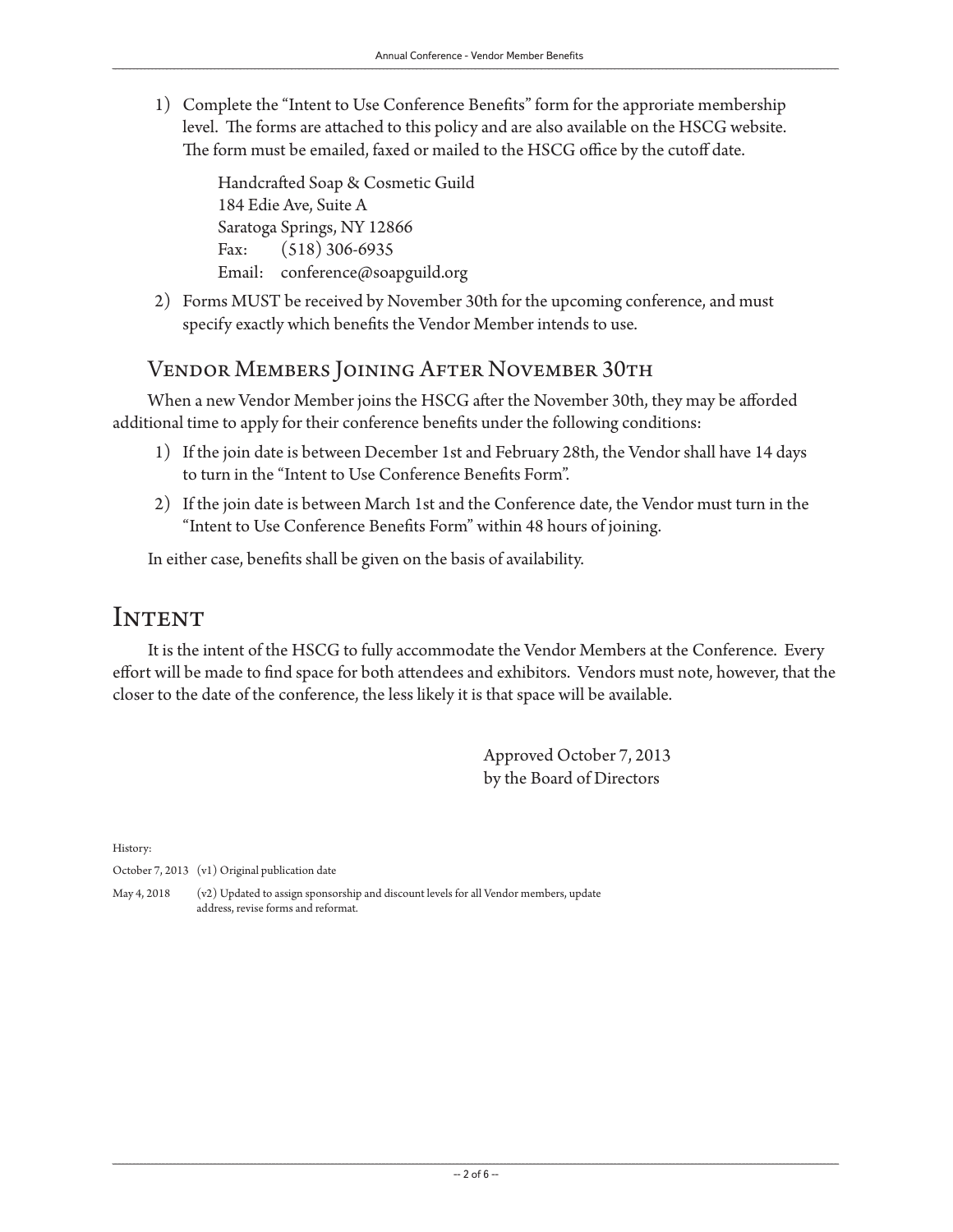# Vendor Tier 1

#### NOTICE OF INTENT TO USE Conference Vendor Benefits

**Instructions:** This form must be submitted by November 30th preceeding the Conference (ie by November 30, 2017 for the 2018 Conference). Tier 1 Vendor Members joining or upgrading after November 30, but before the conference must submit this form on the schedule outlined in the HSCG Policy *Annual Conference Vendor Member Benefits*.

Vendor Company Name: \_\_\_\_\_\_\_\_\_\_\_\_\_\_\_\_\_\_\_\_\_\_\_\_\_\_\_\_\_\_\_\_\_\_\_\_\_\_\_\_\_\_\_\_\_\_

Vendor Contact Person: \_\_\_\_\_\_\_\_\_\_\_\_\_\_\_\_\_\_\_\_\_\_\_\_\_\_\_\_\_\_\_\_\_\_\_\_\_\_\_\_\_\_\_\_\_\_

Email: \_\_\_\_\_\_\_\_\_\_\_\_\_\_\_\_\_\_\_\_\_\_\_\_\_\_\_\_\_\_\_\_\_ Phone: \_\_\_\_\_\_\_\_\_\_\_\_\_\_\_\_\_\_\_

## Conference Selection

We  $\Box$  DO  $\Box$  DO NOT intend to use our Conference Vendor Benefits at the:

 $\Box$  US Conference  $\Box$  Canada Conference Year:

### Exihibitor Table

We  $\Box$  DO  $\Box$  DO NOT intend to take advantage of our complimentary EXHIBITOR SPACE. We need:

 $\Box$  1 table  $\Box$  2 tables

### ATTENDEE REGISTRATION TICKET

We will be sending  $\Box$  NO PEOPLE  $\Box$  1 PERSON  $\Box$  2 PEOPLE to the Conference.

PERSON #1 - The registration ticket(s) should be for:

| Phone: ________________________                                                   |
|-----------------------------------------------------------------------------------|
|                                                                                   |
| State: __________________ Zip: _________________                                  |
|                                                                                   |
|                                                                                   |
| Meal Preference: $\Box$ Regular $\Box$ Vegetarian $\Box$ Vegan $\Box$ Gluten Free |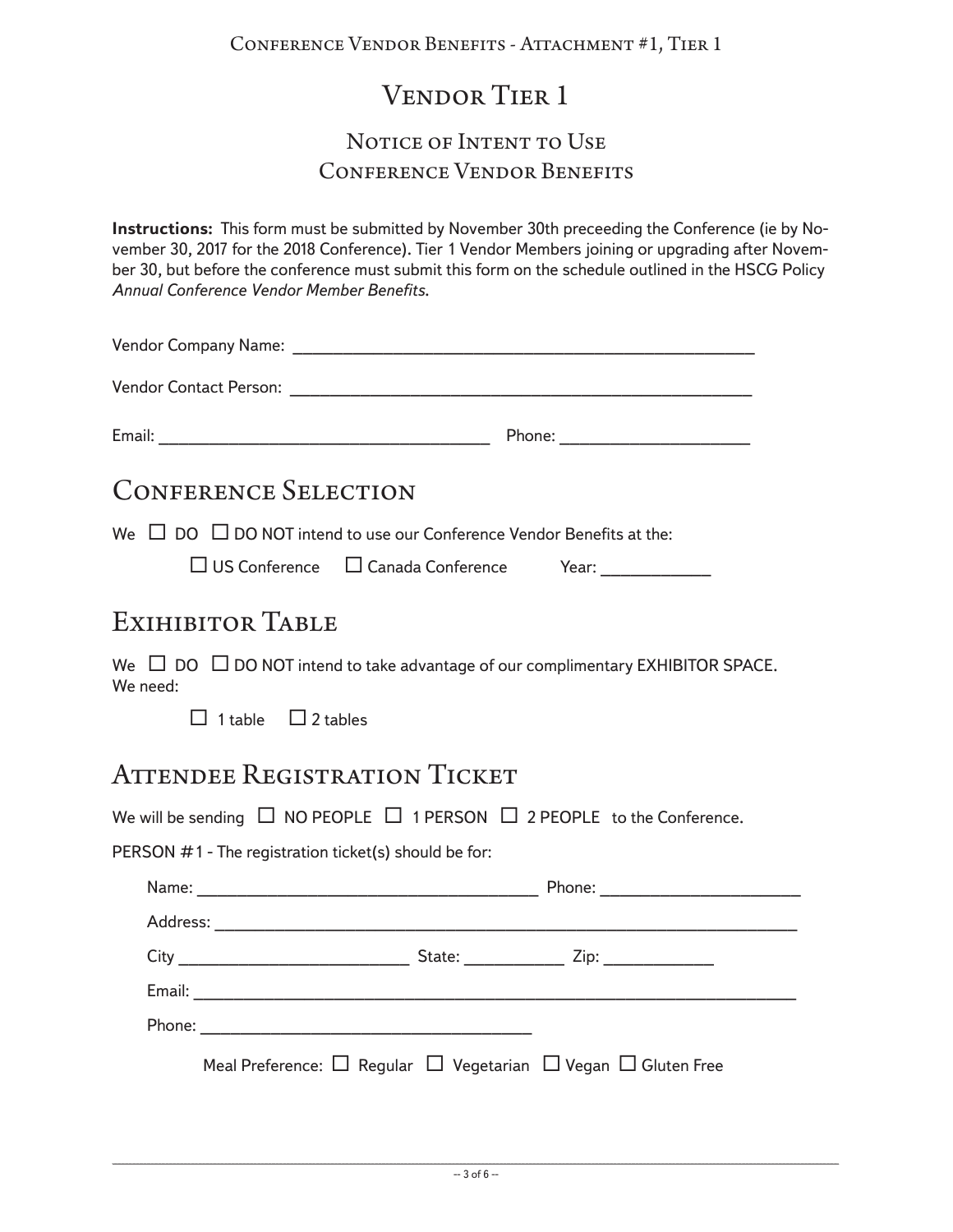#### Conference Vendor Benefits - Attachment #1, Tier 1

| Phone: _________________________ |  |  |
|----------------------------------|--|--|
|                                  |  |  |
|                                  |  |  |
|                                  |  |  |
|                                  |  |  |

#### PROGRAM BOOK AD

We  $\Box$  WILL  $\Box$  WILL NOT be providing a FULL PAGE ad for the Conference Program Book.

(Ads must be provided by the cutoff date assigned by the Conference Director, usually about 10 weeks prior to the conference.)

#### **CONFIRMATION**

| Signature |  |  |  |
|-----------|--|--|--|
|           |  |  |  |

Print Name \_\_\_\_\_\_\_\_\_\_\_\_\_\_\_\_\_\_\_\_\_\_\_\_\_\_\_\_\_\_\_\_\_\_\_\_\_\_\_\_\_\_\_\_\_\_\_\_

Date: \_\_\_\_\_\_\_\_\_\_\_\_\_\_\_\_\_

Email, fax or mail the completed form to the HSCG Office:

Handcrafted Soap & Cosmetic Guild 184 Edie Ave, Suite A Saratoga Springs, NY 12866 Fax: (518) 306-6935 Email: conference@soapguild.org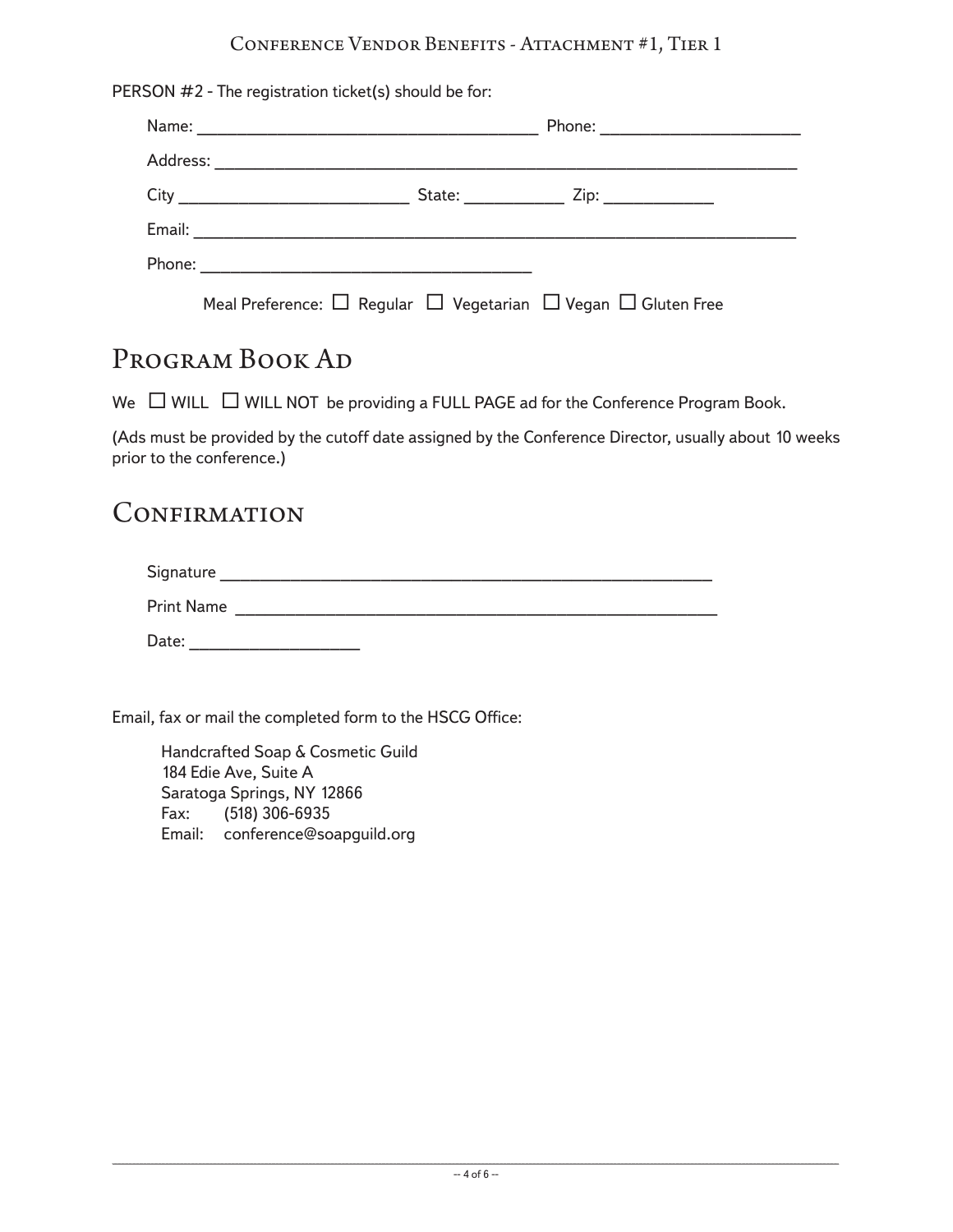# Vendor Tier 2

#### NOTICE OF INTENT TO USE Conference Vendor Benefits

**Instructions:** This form must be submitted by November 30th preceeding the Conference (ie by November 30, 2017 for the 2018 Conference). Tier 1 Vendor Members joining or upgrading after November 30, but before the conference must submit this form on the schedule outlined in the HSCG Policy *Annual Conference Vendor Member Benefits*.

Vendor Company Name: \_\_\_\_\_\_\_\_\_\_\_\_\_\_\_\_\_\_\_\_\_\_\_\_\_\_\_\_\_\_\_\_\_\_\_\_\_\_\_\_\_\_\_\_\_\_

Email: \_\_\_\_\_\_\_\_\_\_\_\_\_\_\_\_\_\_\_\_\_\_\_\_\_\_\_\_\_\_\_\_\_ Phone: \_\_\_\_\_\_\_\_\_\_\_\_\_\_\_\_\_\_\_

## Conference Selection

We  $\Box$  DO  $\Box$  DO NOT intend to use our Conference Vendor Benefits at the:

 $\Box$  US Conference  $\Box$  Canada Conference Year:

### Exihibitor Table

We  $\Box$  DO  $\Box$  DO NOT intend to take advantage of our complimentary EXHIBITOR SPACE with ONE table.

## ATTENDEE REGISTRATION TICKET

We will be sending  $\Box$  NO PEOPLE  $\Box$  1 PERSON to the Conference.

PERSON #1 - The registration ticket(s) should be for:

| State: ___________________ Zip: _________________                                 |
|-----------------------------------------------------------------------------------|
|                                                                                   |
|                                                                                   |
| Meal Preference: $\Box$ Regular $\Box$ Vegetarian $\Box$ Vegan $\Box$ Gluten Free |